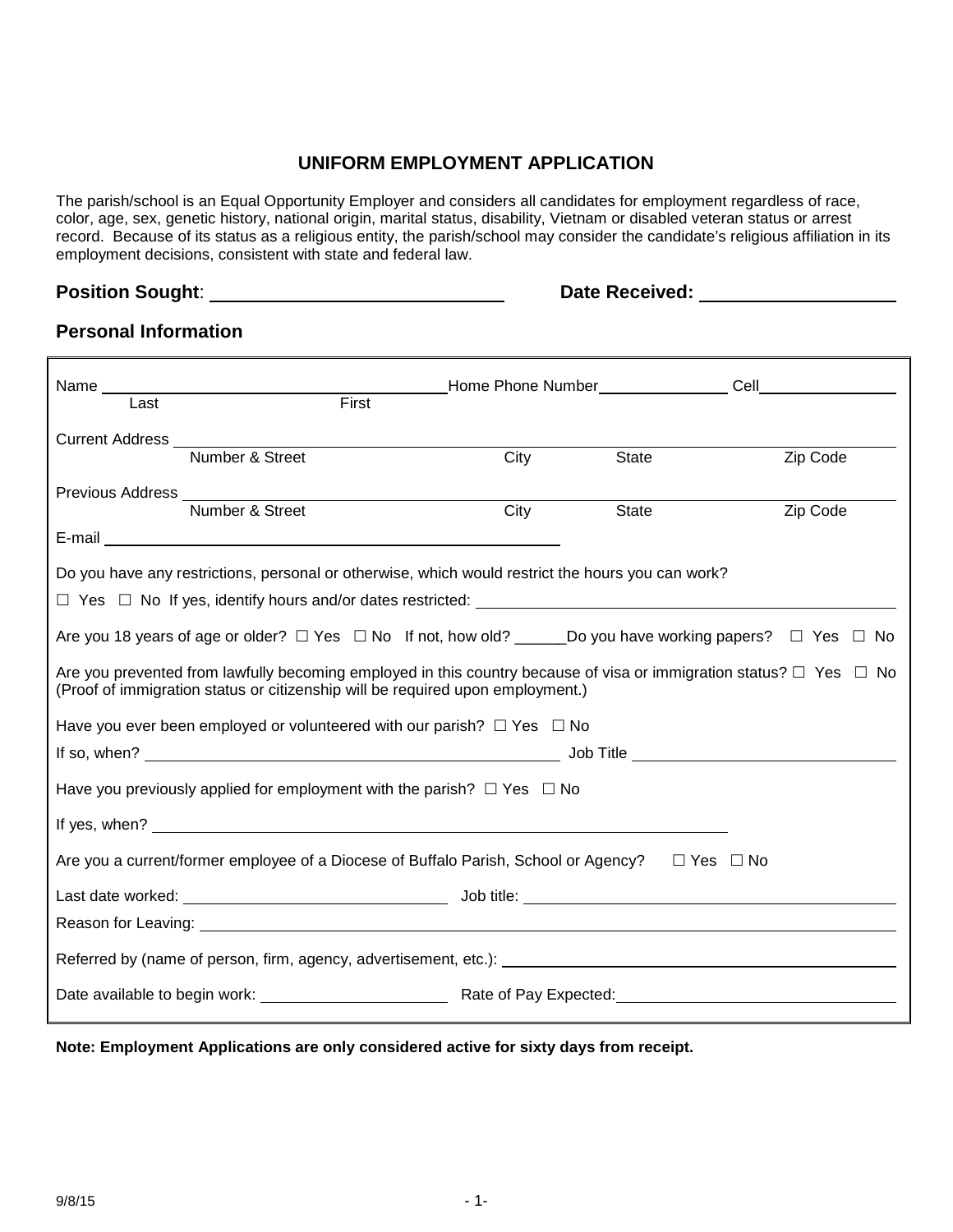# **Education**

| <b>EDUCATION</b>                                                                                                                                                                                                               | <b>NAME OF SCHOOL</b><br><b>CITY AND STATE</b>                                                                                                                                                                                                          | <b>Highest Grade</b><br>Completed<br>1234 | Did you graduate?<br>Yes / No | Degree/Major/Minor |
|--------------------------------------------------------------------------------------------------------------------------------------------------------------------------------------------------------------------------------|---------------------------------------------------------------------------------------------------------------------------------------------------------------------------------------------------------------------------------------------------------|-------------------------------------------|-------------------------------|--------------------|
| <b>High School</b>                                                                                                                                                                                                             |                                                                                                                                                                                                                                                         |                                           |                               |                    |
| College(s)                                                                                                                                                                                                                     |                                                                                                                                                                                                                                                         |                                           |                               |                    |
| Graduate School                                                                                                                                                                                                                |                                                                                                                                                                                                                                                         |                                           |                               |                    |
| Technical, Business, or<br>Other                                                                                                                                                                                               |                                                                                                                                                                                                                                                         |                                           |                               |                    |
|                                                                                                                                                                                                                                | <b>Employment History</b> : (Start with your present or most recent position. Include experience in the armed forces of the U.S.<br>Please feel free to attach a resume; however, you must complete your employment history as indicated on this page.) |                                           |                               |                    |
|                                                                                                                                                                                                                                |                                                                                                                                                                                                                                                         |                                           |                               |                    |
|                                                                                                                                                                                                                                |                                                                                                                                                                                                                                                         |                                           |                               |                    |
|                                                                                                                                                                                                                                |                                                                                                                                                                                                                                                         |                                           |                               |                    |
|                                                                                                                                                                                                                                |                                                                                                                                                                                                                                                         |                                           |                               |                    |
|                                                                                                                                                                                                                                |                                                                                                                                                                                                                                                         |                                           |                               |                    |
|                                                                                                                                                                                                                                |                                                                                                                                                                                                                                                         |                                           |                               |                    |
|                                                                                                                                                                                                                                |                                                                                                                                                                                                                                                         |                                           |                               |                    |
|                                                                                                                                                                                                                                |                                                                                                                                                                                                                                                         |                                           |                               |                    |
|                                                                                                                                                                                                                                |                                                                                                                                                                                                                                                         |                                           |                               |                    |
|                                                                                                                                                                                                                                |                                                                                                                                                                                                                                                         |                                           |                               |                    |
|                                                                                                                                                                                                                                |                                                                                                                                                                                                                                                         |                                           |                               |                    |
| Responsibilities: Later and Contract Contract Contract Contract Contract Contract Contract Contract Contract Contract Contract Contract Contract Contract Contract Contract Contract Contract Contract Contract Contract Contr |                                                                                                                                                                                                                                                         |                                           |                               |                    |
|                                                                                                                                                                                                                                | Reason for termination: <u>example and the set of the set of the set of the set of the set of the set of the set of the set of the set of the set of the set of the set of the set of the set of the set of the set of the set o</u>                    |                                           |                               |                    |
|                                                                                                                                                                                                                                |                                                                                                                                                                                                                                                         |                                           |                               |                    |
|                                                                                                                                                                                                                                |                                                                                                                                                                                                                                                         |                                           |                               |                    |
|                                                                                                                                                                                                                                |                                                                                                                                                                                                                                                         |                                           |                               |                    |
|                                                                                                                                                                                                                                |                                                                                                                                                                                                                                                         |                                           |                               |                    |
|                                                                                                                                                                                                                                |                                                                                                                                                                                                                                                         |                                           |                               |                    |
|                                                                                                                                                                                                                                | Responsibilities: Network and the contract of the contract of the contract of the contract of the contract of                                                                                                                                           |                                           |                               |                    |
|                                                                                                                                                                                                                                |                                                                                                                                                                                                                                                         |                                           |                               |                    |
|                                                                                                                                                                                                                                |                                                                                                                                                                                                                                                         |                                           |                               |                    |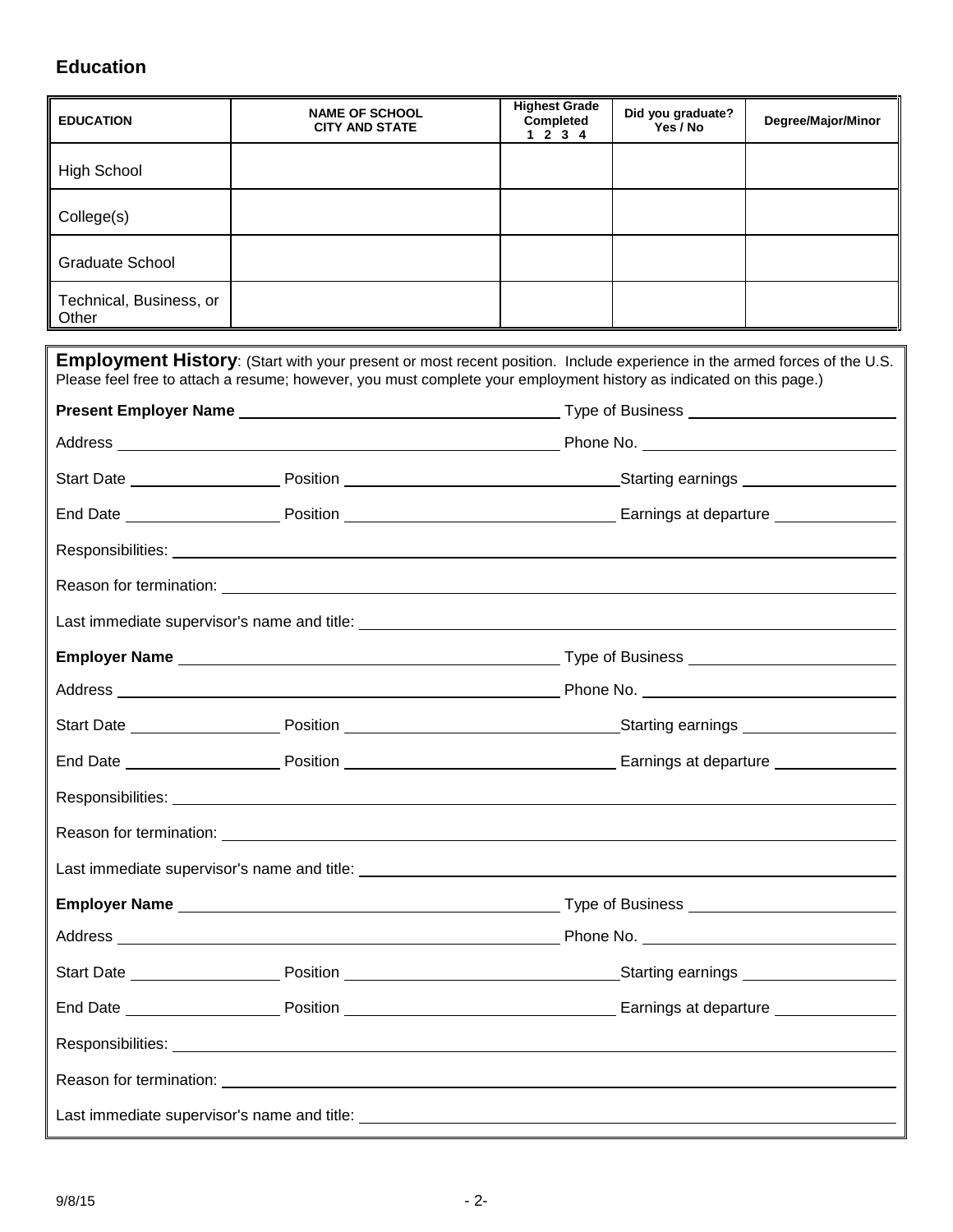## **Character References**

Please include at least 3 references that have knowledge about your character, scholarship, and professional abilities. Do NOT include relatives or previous employers.

| Name                                                                                                                                                                                                                                  | Position                                                                                                             |  | <b>Mailing Address</b> | Telephone                                         |
|---------------------------------------------------------------------------------------------------------------------------------------------------------------------------------------------------------------------------------------|----------------------------------------------------------------------------------------------------------------------|--|------------------------|---------------------------------------------------|
|                                                                                                                                                                                                                                       |                                                                                                                      |  |                        |                                                   |
|                                                                                                                                                                                                                                       |                                                                                                                      |  |                        |                                                   |
|                                                                                                                                                                                                                                       |                                                                                                                      |  |                        |                                                   |
|                                                                                                                                                                                                                                       |                                                                                                                      |  |                        |                                                   |
|                                                                                                                                                                                                                                       |                                                                                                                      |  |                        |                                                   |
| <b>Other</b>                                                                                                                                                                                                                          |                                                                                                                      |  |                        |                                                   |
| Is additional information relative to change of name, use of an assumed name, or nickname, necessary to enable a check<br>on your school or employment records? □ Yes □ No                                                            |                                                                                                                      |  |                        |                                                   |
|                                                                                                                                                                                                                                       |                                                                                                                      |  |                        |                                                   |
|                                                                                                                                                                                                                                       |                                                                                                                      |  |                        |                                                   |
|                                                                                                                                                                                                                                       |                                                                                                                      |  |                        |                                                   |
|                                                                                                                                                                                                                                       |                                                                                                                      |  |                        |                                                   |
|                                                                                                                                                                                                                                       |                                                                                                                      |  |                        |                                                   |
| The Diocese may have positions where ordination, religious profession or active membership in the Catholic Church is a<br>requirement for the position as stipulated by Canon Law.                                                    |                                                                                                                      |  |                        |                                                   |
|                                                                                                                                                                                                                                       |                                                                                                                      |  |                        | Read ____________ Speak _________ Write _________ |
|                                                                                                                                                                                                                                       |                                                                                                                      |  |                        | Read ____________ Speak _________ Write _________ |
| You may wish to include civic and community activities and professional societies in which you participate which you<br>consider relevant to your ability to perform the job:                                                         |                                                                                                                      |  |                        |                                                   |
| Have you ever served in the U.S. Armed Forces? $\Box$ Yes $\Box$ No Branch of Service $\_\_\_\_\_\_\_\_\_\_\_\_\_\_\_\_\_\_\_\_\_\_\_\_\_\_\_\_\_\_\_$                                                                                |                                                                                                                      |  |                        |                                                   |
|                                                                                                                                                                                                                                       |                                                                                                                      |  |                        |                                                   |
| Date entered: ____________________Date discharged: _________________Highest rank: ____________________________                                                                                                                        |                                                                                                                      |  |                        |                                                   |
|                                                                                                                                                                                                                                       | Have you been convicted of a felony or misdemeanor with the exception of minor traffic offenses in any jurisdiction? |  |                        |                                                   |
| $\Box$ Yes $\Box$ No If yes, please provide explanation:                                                                                                                                                                              |                                                                                                                      |  |                        |                                                   |
|                                                                                                                                                                                                                                       |                                                                                                                      |  |                        |                                                   |
| Date: the contract of the contract of the contract of the contract of the contract of the contract of the contract of the contract of the contract of the contract of the contract of the contract of the contract of the cont        |                                                                                                                      |  |                        |                                                   |
|                                                                                                                                                                                                                                       |                                                                                                                      |  |                        |                                                   |
| Are you now or have you ever been the subject of an indicated report of child abuse, neglect or mal-treatment?                                                                                                                        |                                                                                                                      |  |                        |                                                   |
| $\Box$ Yes $\Box$ No                                                                                                                                                                                                                  |                                                                                                                      |  |                        |                                                   |
|                                                                                                                                                                                                                                       |                                                                                                                      |  |                        |                                                   |
| Your answer is looked upon as only one of the factors considered and is evaluated in terms of the nature, severity, and<br>date of the offense. No applicant will be excluded from consideration for employment due to prior arrests. |                                                                                                                      |  |                        |                                                   |
| Have you ever been discharged or asked to resign by an employer or a volunteer organization? $\Box$ Yes $\Box$ No                                                                                                                     |                                                                                                                      |  |                        |                                                   |
| If yes, please explain and state circumstances: ________________________________                                                                                                                                                      |                                                                                                                      |  |                        |                                                   |
|                                                                                                                                                                                                                                       |                                                                                                                      |  |                        |                                                   |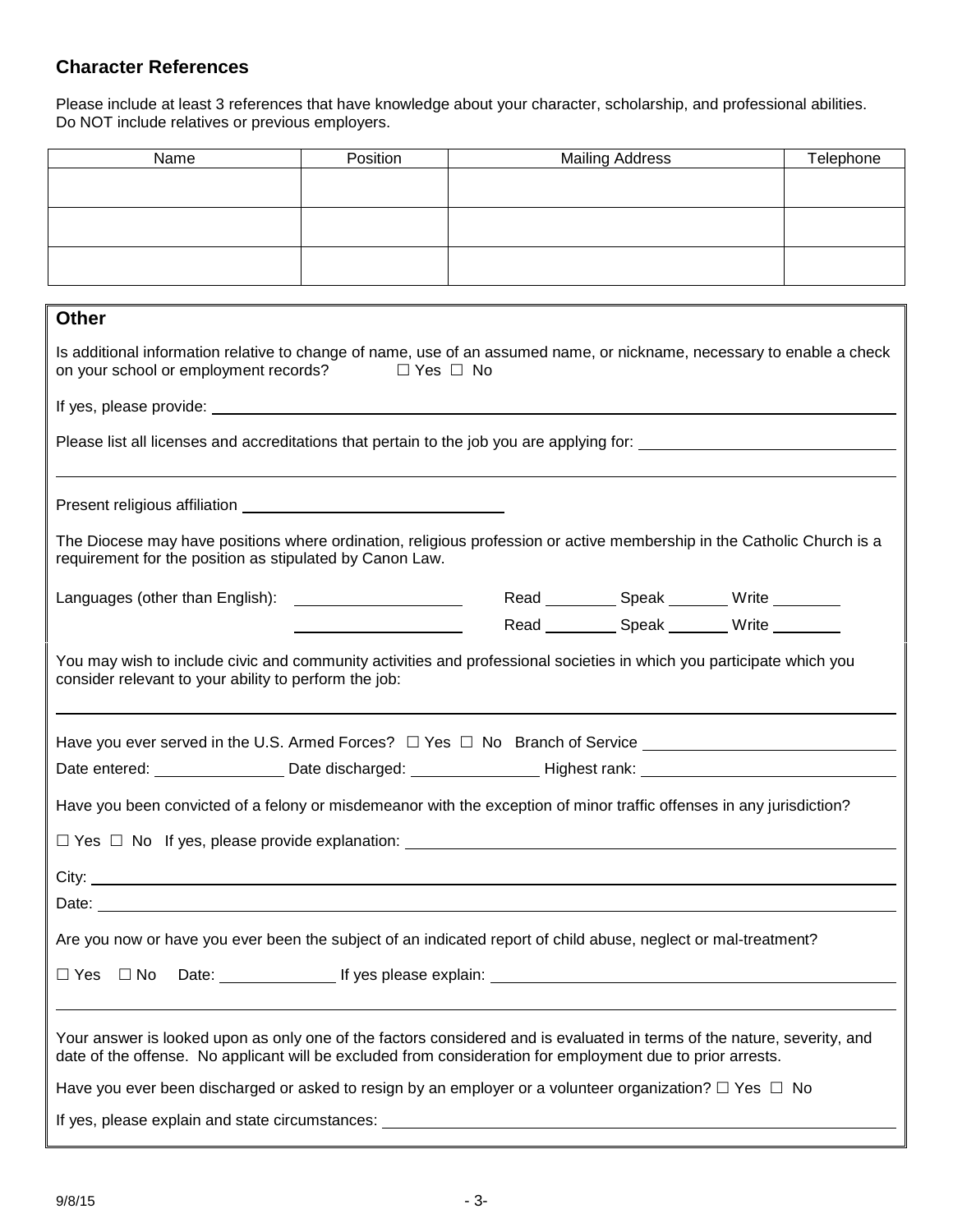## **APPLICANT'S AGREEMENT**

I hereby represent that each answer to a question herein and on any attachments to the application, and all other information otherwise furnished is true and correct. I further represent that such answers and information constitute a full and complete disclosure of my knowledge with respect to the question or subject to which the answer or information relates. I understand that any incorrect, incomplete or false statements or information furnished by me during the selection process will subject me to disqualification from consideration or termination as a volunteer. I hereby authorize my former employers, organizations to which I volunteered my services or personal references to give any information regarding my employment/volunteering with them; and in addition, to furnish any other information they may have concerning me.

I understand this Application for Employment does not constitute an expressed or implied contract of employment and, if hired, I have the right to terminate my employment for any reason at any time. I also understand the parish/school reserves the same rights. I understand the parish/school reserves the right to unilaterally change or modify "wages" and "conditions of employment" at any time without previous notice.

I also understand I am subject to a thorough background check. In compliance with the Fair Credit Reporting Act (Public Law 91-508), you are notified that in connection with and in order to better evaluate this application for employment, a report may be obtained which will provide applicable information concerning character, general reputation and personal characteristics including, but not limited to, verification of employment, verification with the Department of Motor Vehicles, and a character check, including verification and review of any criminal convictions. I understand that I have the right to make a written request within a reasonable period of time for a complete and accurate disclosure of the nature and scope of the report requested.

Any offer of employment may be revoked or employment will be terminated based on adverse information obtained by the parish/school during the background investigation process.

Signature of Applicant **Date Date Date Date Date Date Date Date Date Date Date Date Date Date Date Date Date Date Date Date Date Date Date Date Date Date Date D** 

To complete the application process, please forward this application to:

(Parish/School)

Address

City/State/Zip